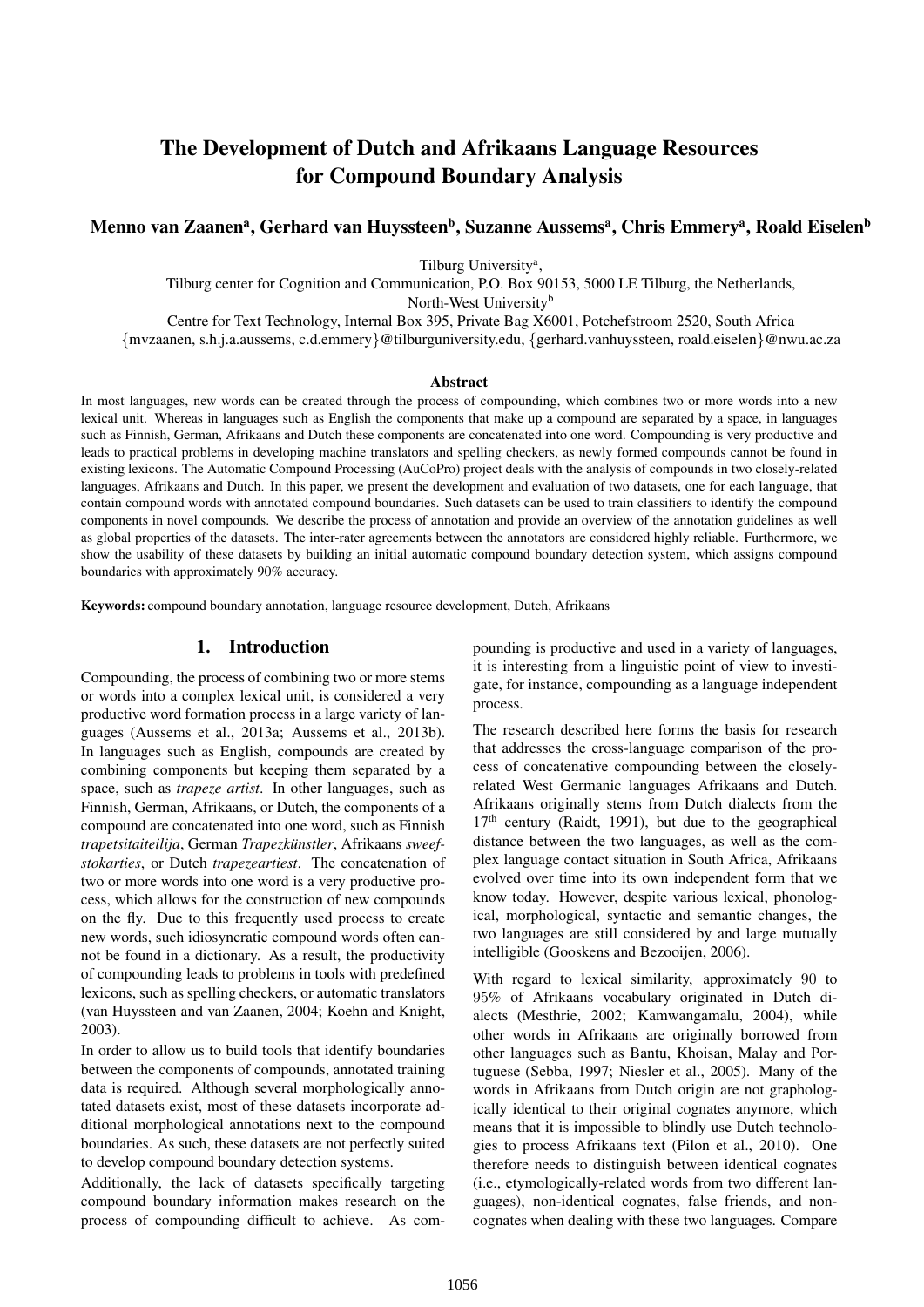for instance identical cognates like *donker* (dark) and *periode* (period), non-identical cognates like Afrikaans *beskryf* (describe) with Dutch *beschrijven, beschrijf, beschrijft, beschreven, beschreef* (all inflected forms of the verb), false friends like Afrikaans *aalmoesenier* (almoner) and Dutch *aalmoezenier* (chaplain), and non-cognates like Afrikaans *gottabeentje* and Dutch *telefoonbotje* (ulnar nerve).

Morphosyntactic differences between Afrikaans and Dutch are found, for instance, in Afrikaans verb inflection of main verbs, which follows a much simpler paradigm than that of Dutch. Afrikaans has also lost the distinction between strong and weak verbs, which is noticeable in the conjugation of verbs (de Villiers, 1978). Other systematic differences occur, amongst others, in the gender system, the genitive system and the pronominal system (van Huyssteen and Pilon, 2009).

With specific reference to compounding, a few similarities and differences between Afrikaans and Dutch could be noted. When compound components are identical or nonidentical cognates, it most often results in (near) identical compounds, e.g., *alarmknop* (alarm button), or Afrikaans *huurkontrak* and Dutch *huurcontract* (rental agreement). In both languages noun-noun compounds are by far the most productive form of compounding, while verb-noun compounds also occur frequently, e.g., Afrikaans *kookboek* (recipe book), or Dutch *knooppunt* (junction). (See (Verhoeven and van Huyssteen, 2013) for a discussion on the interpretation of verb-noun compounds in Afrikaans and Dutch.). Interestingly, adjective-noun compounds, like Afrikaans *geelwortel* (carrot), occur much more frequently in Afrikaans than in Dutch. Both languages have constructions where a preposition combines with a verb to form a so-called particle verb (also called separable complex verb (Booij, 2010)), and both languages allow for recursive compounding.

In both Afrikaans and Dutch linking morphemes (also called interfixes) play an important role in compounding. Linking morphemes often increase the valency of two components to concatenate in a compound, e.g., in Afrikaans *hondekos* where the *-e-* has a prosodic function. In some cases, linking morphemes occur systematically after certain left-hand components, such as after words ending in *-(i)teit* (e.g., Dutch *faculteitsraad* (faculty board)), or after *wild* in Afrikaans (e.g. *wildskamp* (game enclosure)). In both Afrikaans and Dutch the *-s-* and *-e-* linking morphemes occur frequently, while the *-en-* linking morpheme occurs most in Dutch. For the purposes of this project, we consider the hyphen also as a linking morpheme (linking grapheme), since it occurs in compounds as a means to increase the valency of components ending in vowels to combine with components beginning with vowels, such as Dutch *zee-eend* (scoter).

Up to now, no datasets consisting of compounds annotated using the same annotation guidelines were available for these two languages, which made a cross-lingual analysis of compounding impossible.

Here, we describe the development of uniform annotation guidelines, which are used to annotate compound boundaries in both Afrikaans and Dutch compound words. Using these annotation guidelines, datasets for Afrikaans and Dutch have been developed and inter-annotator agreements have been calculated to evaluate the reliability between annotators. Next, we show the practical usability of the datasets by evaluating an initial automatic compound boundary detection system based on data from the datasets. Even though these datasets are developed with the aim to facilitate a cross-lingual comparison of compounding, the developed datasets may also serve as language resources for other types of research, such as the development or evaluation of language adaptation of computational tools, or cognitively-oriented research on (differences between) the use of compounds in closely-related languages.

First, we will describe the project in which the datasets have been developed. This provides the context of why the guidelines have been developed and how the data has been annotated. Next, we describe the process of the development of the datasets. The datasets are then evaluated in a qualitative way (describing the problems identified during the annotation process) and a quantitative way (indicating the size of the datasets and their inter-annotator agreement). Based on the datasets, initial compound boundary detectors have been developed and their results are discussed briefly as well.

#### 1.1. The AuCoPro project

The Automatic Compound Processing (AuCoPro) project, which is collaborative research between Tilburg University (The Netherlands), University of Antwerp (Belgium), and North-West University (South Africa), deals with the analysis of compounds in both Dutch and Afrikaans. The AuCo-Pro project has several aims. Most importantly, the project is a first step in the analysis and comparison of compounding in closely-related languages.

Even though research on compound analysis in Dutch and Afrikaans exists (van Huyssteen and van Zaanen, 2004; Pilon et al., 2008), this research is performed on either adhoc datasets or datasets that contain additional, more finegrained morphological information, which introduces noise when focusing on compound boundary information only. To be able to research the use of compound boundaries, we present the development of resources that are specifically designed for compound boundary analysis.

The AuCoPro project consists of two closely-related subprojects. The sub-project described here deals with the identification of compound boundaries. The second subproject focuses on the semantic relations that exist between the components found in the compounds (Verhoeven et al., 2012; Verhoeven and van Huyssteen, 2013). To allow for the comparison of compounding in both languages, compound data is collected and manually annotated on two levels: compound boundaries and semantic relations between the components.

Here, we describe results of the sub-project that deals with the manual annotation of compound boundaries. In this sub-project three phases are recognized. Firstly, compounds need to be identified. Initial work on the automatic identification of compounds has already been published (Aussems et al., 2013a; Aussems et al., 2013b). Secondly, the compounds need to be manually annotated or corrected. Finally, the annotation procedures are evaluated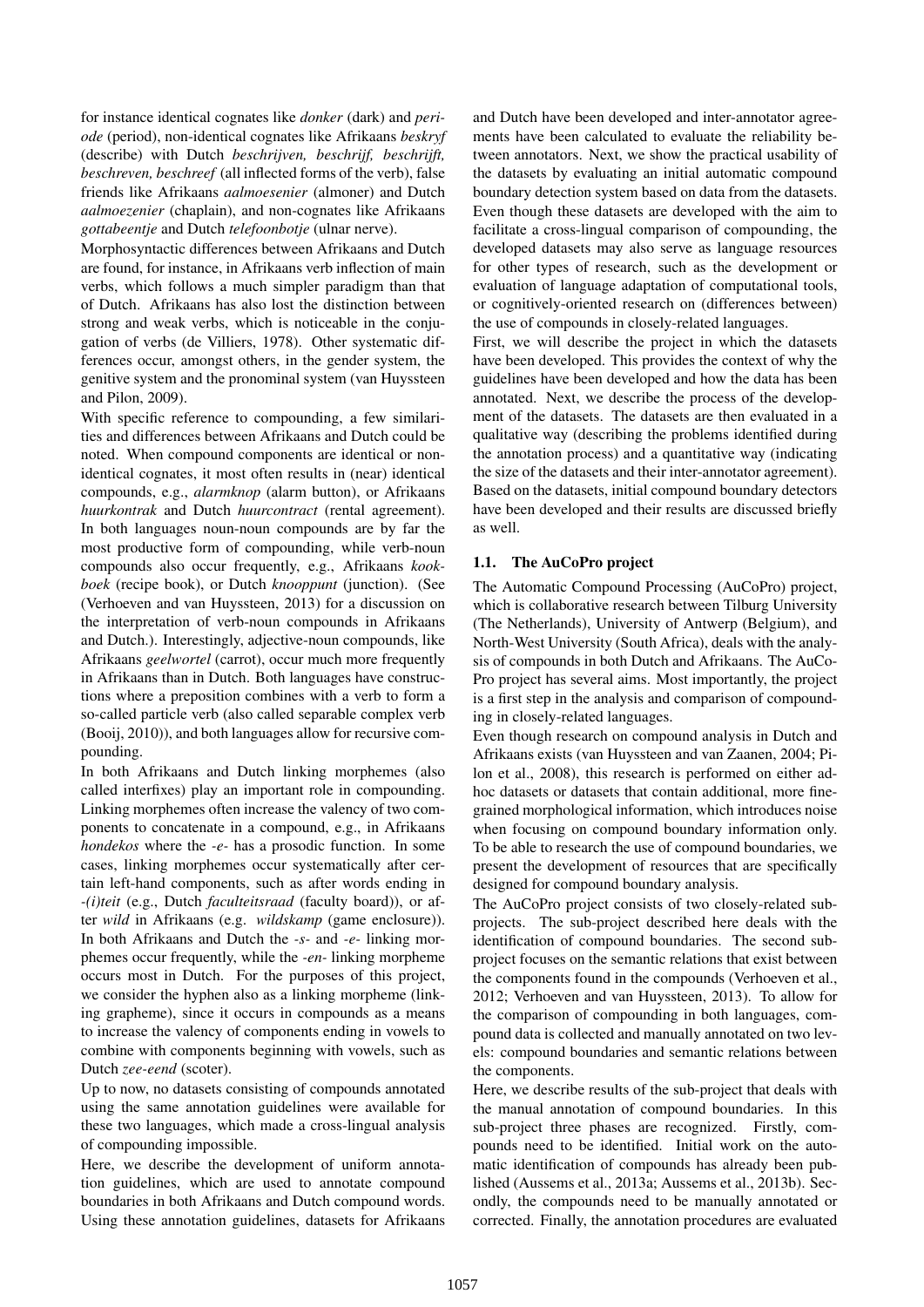on both the intrinsic properties of the datasets as well as on their usability for the development of compound boundary annotation tools.

# 2. Approach

The first step in creating datasets containing compounds annotated with their boundaries is to compile a list of compounds to be annotated (manually or automatically). Large corpora are available (for instance, for Dutch the SoNaR corpus (Oostdijk et al., 2008; Oostdijk et al., 2012) consists of 500 million tokens), but it is non-trivial to identify compounds within these texts.

Aussems et al. (2013a) describe an approach developed within the AuCoPro project that can be used to identify Dutch (and potentially Afrikaans) compounds given a set containing both simplex and compound words. This unsupervised system searches for compounds by identifying potential compound boundaries. If a word contains potential compound boundaries according to the system, it is considered a compound.

Even though the unsupervised system works well when used to identify compounds, the potential compound boundaries it identifies do not produce highly accurate annotations of compound boundaries. It seems that manually annotated data are essential in order to build highly accurate compound boundary detection systems.

Instead of relying on only the unsupervised approach, we start by identifying potential compounds from existing Dutch datasets that contain complete morphological information. The underlying idea is that removing undesired morphological information from a dataset containing compounds and their boundaries is easier than identifying the compounds and learn their boundaries in an unsupervised manner.

The compound dataset for Dutch stems from morphologically annotated datasets, which are then modified. However, for Afrikaans no such datasets exist. To allow for the identification of compounds in Afrikaans data, an unsupervised approach is used to identify potential compounds. This approach is based on a longest string matching (LSM) method that identifies potential compounds and inserts provisional compound component boundaries (van Huyssteen and van Zaanen, 2004).

For both languages, all compounds in the datasets are checked manually. This approach enabled faster and more accurate compound boundary annotation compared to annotation from scratch, since most compounds only required boundary verification.

# 2.1. Initial Dutch dataset

For Dutch, a list of potential compounds is extracted from two initial datasets: the  $e$ -Lex<sup>1</sup> dataset and a dataset created by Lieve Macken (personal communication). e-Lex contains approximately 1.1 million morphologically annotated words (including many morphologically complex non-compounds). Based on the morphological structure, 68, 855 words contain compound boundaries and these

words are selected. This list is extended with the dataset by Macken, which contains 51, 249 annotated compounds. Combining the two datasets and removing duplicate words results in a dataset of 71, 274 potential compounds. This dataset is already annotated with morphological information, which in many cases corresponds to compound boundaries. The structure of the words found in the e-Lex dataset have been stripped of their morphological information except the potential compound boundary information.

### 2.2. Initial Afrikaans dataset

The Afrikaans compound dataset originates from two sources, namely the Afrikaans PUK-Protea corpus and the CTexT Afrikaans spelling checker lexicon, originally developed as part of the CKarma project (CText, 2005; Pilon et al., 2008). This dataset is extended by adding unique compounds from the TK corpora (Taalkommissie van die Suid-Afrikaanse Akademie vir Wetenskap en Kuns, 2011). The initial datasets are plain text corpora and a such the words from the corpora do not contain any relevant morphological information.

To identify likely compound boundaries, the LSM algorithm (van Huyssteen and van Zaanen, 2004), which identifies words consisting of two or more correctly spelled components, is used. The output of the LSM algorithm also inserts potential boundary markers for the identified components. This information is retained, allowing for boundary verification. The resulting set contains 77, 651 potential compounds.

# 2.3. Manual annotation

Both initial Dutch and Afrikaans datasets contain morphologically annotated words. These annotations may still be incorrect (when they were automatically annotated) or may denote non-compounds. To identify and correct these potentially incorrect boundaries, the datasets are manually verified to correct erroneous boundary markers and insert missing markers according to annotation guidelines.

#### 2.3.1. Annotation guidelines

The annotation guidelines (Verhoeven et al., In Press) are developed with the underlying aim to provide a consistent annotation in both the Afrikaans and Dutch datasets. The guidelines used in this project are based on the guidelines used for the CKarma project (CText, 2005; Pilon et al., 2008). However, the guidelines are extended for Dutch, additional examples are added and several rules in the guidelines are made more explicit.

The task of annotating the compound boundaries consists of inserting boundary markers between each of the components of the compound. Such boundaries are annotated using the  $+$  symbol, e.g., Dutch fiets  $+$  schuur (bike shed). The components of the compounds have to be lexical items that can occur by themselves. In practice, a range of exceptions can be identified. These will be discussed in more detail in Section 3.1..

As mentioned above, both Dutch and Afrikaans make use of linking morphemes (for instance, *-s-*, or *-e-*), which are sometimes required in the construction of compounds and always occur between components. Linking morphemes

<sup>1</sup>http://tst-centrale.org/producten/ lexica/e-lex/7-25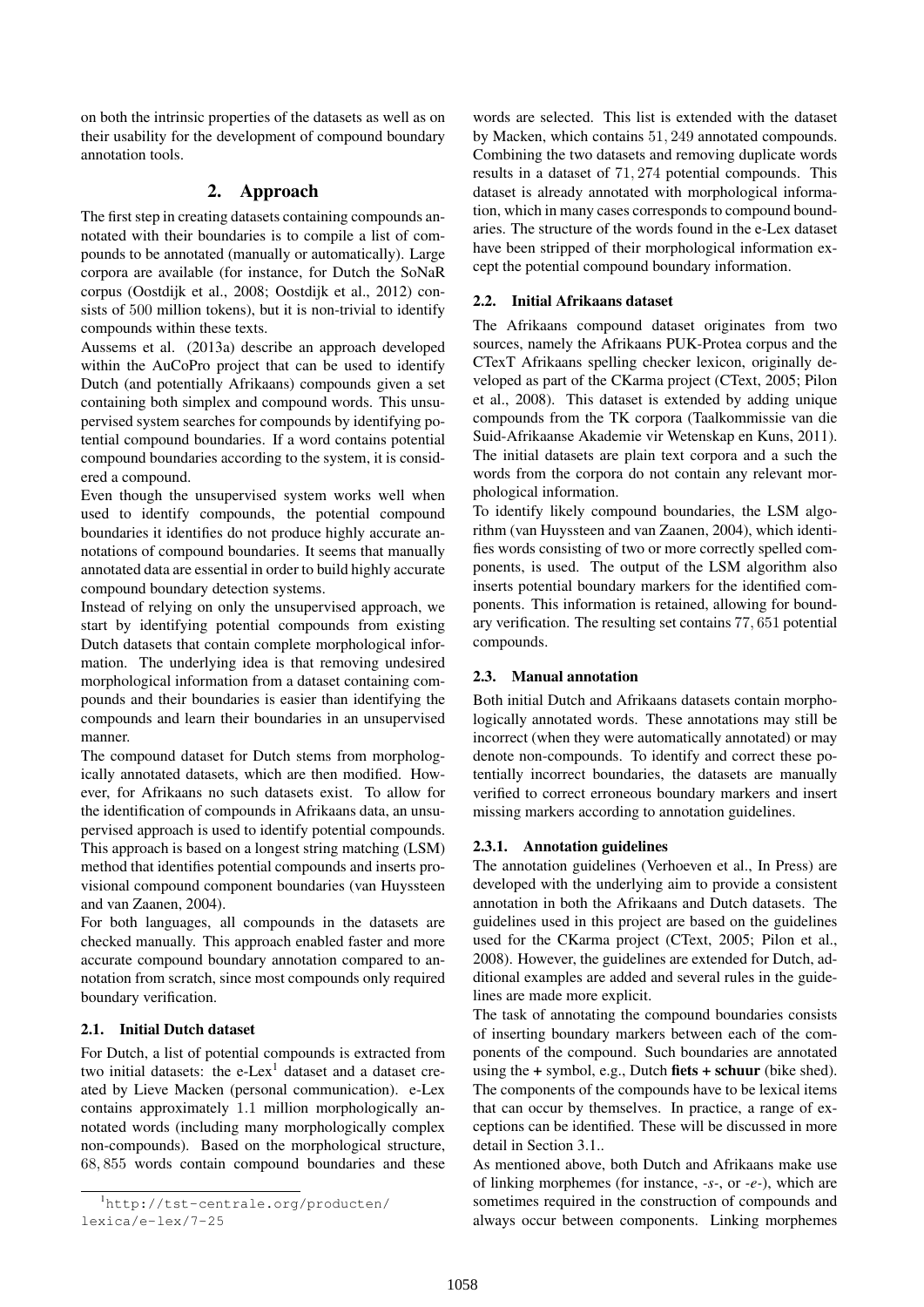are annotated using the \_symbol preceding the linking morpheme, e.g., Dutch *paardenbloemwijn* (dandelion wine, *lit.* "horse flower wine") consists of three stems and a single linking morpheme, *-en-*, which is annotated as **paard**  $\angle$  en + bloem + wijn. This annotation is shallow without any further hierarchical ordering.

#### 2.3.2. Data annotation

For Afrikaans, seven native Afrikaans annotators participated in the annotation process. In total, 25, 266 potential Afrikaans compounds have been analyzed. For the Dutch dataset, two native Dutch speakers have annotated a total of 26, 000 potential compounds.

Before annotation, the datasets were split into parts of 1, 000 potential compounds each. The annotation of a list of 1, 000 items took approximately one hour. Splitting the entire datasets into parts allowed for easy intermediate saving of progress and also made bookkeeping of annotated items easier.

From the total number of items, a subset was selected which is used to measure annotation quality. For Dutch and Afrikaans, the selection of items for inter-annotator agreement was performed on the level of 1, 000 item parts. For Afrikaans, a total of 12, 818 items were annotated by at least two annotators. Annotations of each of the seven annotators were compared to at least two other annotators. For Dutch, the first part and each following fifth part were annotated by both annotators. Overall, this approach resulted in six overlapping sets (consisting of 6, 000 items in total) that were used to calculate initial inter-annotator reliability for Dutch.

After the completion of a part annotated by multiple annotators, the annotators and supervisor evaluated the betweenannotator inconsistencies, identified annotation problems, and adapted the annotation manual if required. Based on the results of the discussions, the annotators went back to all data annotated so far to correct any inconsistencies. These inconsistencies included differences that existed between annotations of the different annotators, but also the items that had to be corrected due to changes (both modifications and extensions) of the guidelines. This process was repeated until the parts used for the calculation of interannotator reliability were identical.

After annotation, the resulting Afrikaans dataset consists of 18, 497 true compounds (out of the 25, 266 that have been analyzed) and for Dutch 21, 997 compounds remain from the initial 26, 000 potential compounds. All of these items have at least one compound boundary annotated.

#### 3. Evaluation

To evaluate the process of annotation as well as the resulting annotated datasets, we have evaluated three aspects: the use and modification of the annotation guidelines, the consistency of the annotations by the annotators, and an initial attempt at building a classifier that identifies compound boundaries. Each aspect will be discussed below.

#### 3.1. Annotation guidelines

The annotation guidelines were based on the CKarma annotation guidelines (CText, 2005; Pilon et al., 2008). Given that these guidelines have already been used in the CKarma project, it led us to believe that they would form a good basis for this project as well. The guidelines were specifically designed for Afrikaans, so they had to be extended to handle Dutch compounds as well.

During the annotation process, several problematic cases were identified and the annotation manual was adjusted or extended to handle these problems. In particular, compounds containing prepositions, allomorphs, synthetic and derived compounds were identified during the annotation process.

The annotation of compounds that include prepositions, such as Dutch *aanval* (attack), is problematic, as the potential components *aan* and *val* (on + fall) do not describe the meaning of the word (i.e., the meaning is noncompositional). It was decided that in these cases, prepositions are not annotated as separate components. However, in the situation where two prepositions are combined as a part of a compound, they do serve as proper (semantic) components in the compound. For instance, Dutch *achteruitkijken* (looking backwards) is structured as achteruit + kijken. These compounds are annotated in the datasets.

Even though the general rule used during annotation is that the components should be proper lexical items, this is not always the case. For instance, Dutch *botenschuur* (boat shed) is analyzed as **bot**  $=$  **en**  $+$  **schuur**, where the component *bot-* is an allomorph of the word *boot* (boat). Such allomorphs were therefore allowed in the datasets.

The problem of synthetic compounds, such as Afrikaans *besluitneming* (decision making) initially seem to consist of meaningful components, respectively *besluit* (decision) and *\*neming* (taking). However, in the case of synthetic compounds, the combined components of the compound are morphologically modified by the compounding process. Since *\*besluitneem* is not a verb in Afrikaans, *besluitneming* cannot be analyzed as a derived compound (i.e., *\*besluitneem + ing*), and since *\*neming* is not a valid word, it can also not be analyzed as *\*besluit + neming*. Its morphological structure is rather that of a verb phrase (*besluit neem* that combines with a suffix (*-ing*). This complexity has led to the decision that synthetic compounds are not annotated in these datasets.

Similarly, derived compounds such as Dutch *persoonlijk* (personal), may initially seem to be composed of the components *persoon* (person) and *lijk* (corpse). However, it may be clear that the meaning of the components of derived compounds do not correspond to the meaning of the compound as a whole and as such, it has been decided that they are not annotated as compounds.

In addition to providing rules on how to deal with the problematic cases of compounds containing prepositions, allomorphs, synthetic and derived compounds, the guidelines describe a range of potentially difficult situations. These include rules on how to deal with compounds with multiple analyses, affixes that also correspond to regular words, highly lexicalized words, or compounds containing names. Additionally, special situations, such as Internetrelated words (such as Twitter hash-tags or URLs), compounds containing dashes, numbers (either in digits or de-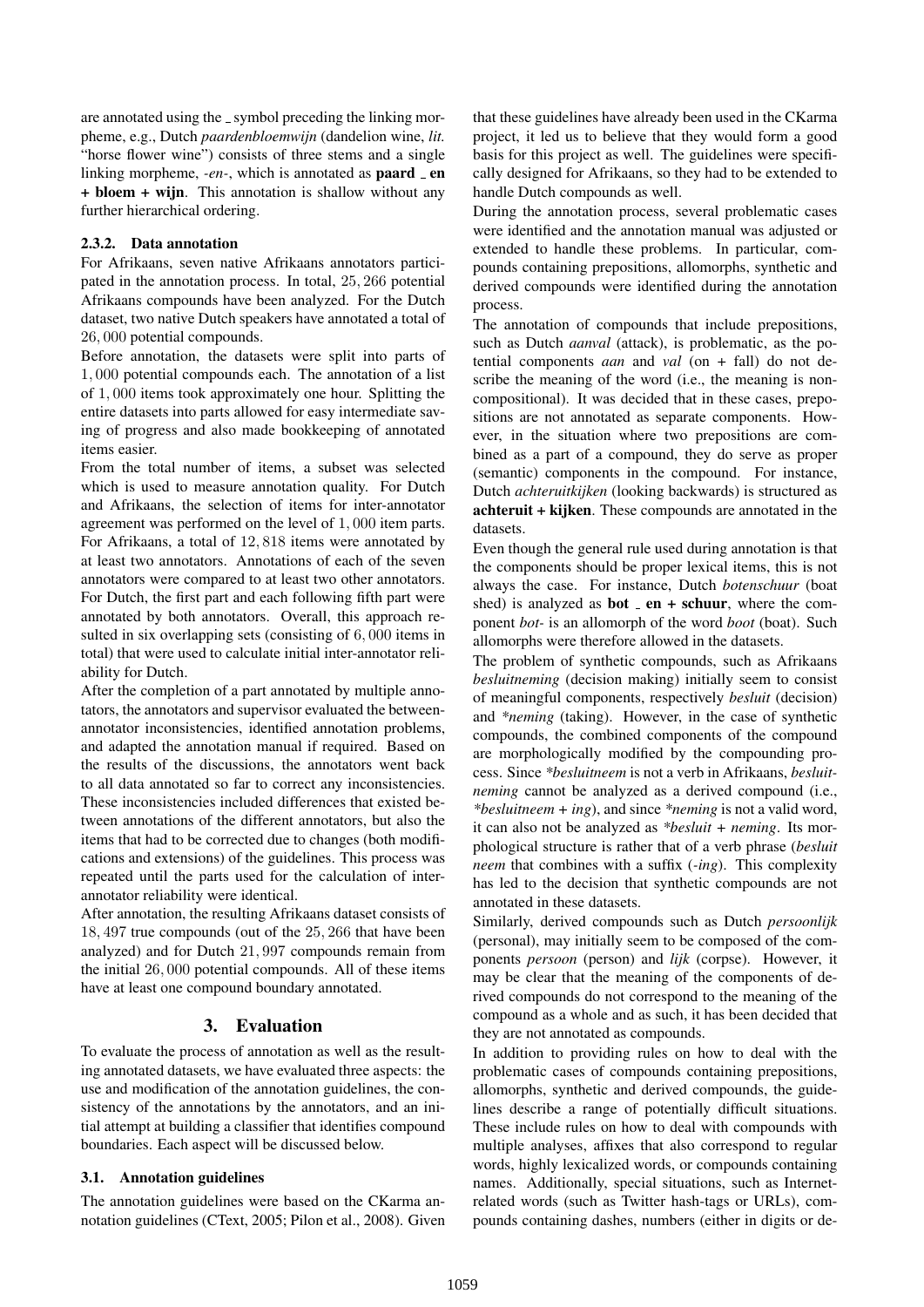|                                       | Afrikaans      | Dutch          |
|---------------------------------------|----------------|----------------|
| Initial number of items               | 25, 266        | 26,000         |
| Number of remaining compounds         | 18,497         | 21,997         |
| Average number of compound boundaries | 1.13           | 1.07           |
| Average number of linking morphemes   | 0.33           | 0.31           |
| Items used for evaluation             | 12,818         | 6,000          |
| Number of annotators                  |                |                |
| Average Cohen's kappa                 | 98.6<br>(0.8)  | 97.6<br>(0.7)  |
| Average word-level agreement          | 96.8%<br>(2.1) | 95.3%<br>(1.8) |
| Classification accuracy               | 88.28%         | 91.48%         |

Table 1: Quantitative properties of the Afrikaans and Dutch datasets. Standard deviations are given between brackets.

scribed in words), brackets or other non-letter characters are described. Finally, nonsense words, typos and foreign or archaic words used as components on compounds are also discussed.

During the annotation and verification process, the annotators found several differences between the initial structures (that were extracted from the original dataset) and the annotation according to the guidelines. These differences fall in roughly three categories, namely particle verb errors, incorrect semantic boundary detection, and identifying nonwords as compound components.

Particle verbs, such as Dutch *omkopen* (to bribe) are not annotated. However, from a morphological perspective, there is a boundary between *om* and *kopen* as they are often split when used in sentential context. In the initial dataset, particle verbs when found in larger compounds, such as Dutch *omkoopgeld* (bribe money) were annotated incorrectly with a compound boundary between *om* and *koop* (with the additional component *geld*).

Incorrect boundary detection also leads to dividing noncompounds into semantically improper components, e.g., Afrikaans *stereotipe* (stereotype) was sometimes split into *stereo* (stereo) and *tipe* (type). In this case there is no semantic basis for analyzing the word, although there are two correct components in the word.

Identifying non-words as compound components produces errors where words are split into components that are not stems, words, or linking morphemes, e.g., Dutch tentoon + stelling (exhibition), where *tentoon* is not a recognized Dutch word. Even though these problems are addressed in the guidelines, annotators were still making these mistakes.

#### 3.2. Annotators

To evaluate the consistency between the annotators, interannotator reliability has been measured. For evaluation purposes, each position between letters in a compound is considered an annotation. Therefore, a string such as *abc* has two annotations, namely between the *a* and the *b* and between the *b* and the *c*. The inter-annotator reliabilities for the datasets presented here are computed directly after the completion of a part of the dataset that was annotated by two annotators, before any corrections were made.

The raters' overall agreement is computed using Cohen's kappa (Cohen, 1960) and is averaged over the six different parts for Dutch and thirteen parts for Afrikaans, each consisting of 1, 000 compounds. The average Cohen's kappas

and their standard deviations are given in Table 1. Both kappas are considered being highly reliable  $(k > 80)$ .

Additionally, we computed word-level agreement. Per annotator pair, we computed the percentage of identically annotated words. These results are also presented in Table 1.

#### 3.3. Classification

The original reason for developing the compound datasets for both Afrikaans and Dutch was to allow cross-lingual comparison of compounding. However, we already mentioned that such datasets could also be useful for other purposes.

To show practical usability of the datasets, we report here on an initial attempt to build automatic compound boundary detection systems. This experiment is not meant to show the state-of-the-art of automatic compound boundary detection systems, but to illustrate the usefulness of the datasets for such a task. We have decided on this particular problem because it can be performed completely automatically and does not require a deep analysis of the results (which is the case in, for instance, a cross-linguistic analysis of compounding).

The process of compound boundary detection is quite similar to that of syllabification (which identifies syllable boundaries in words) or hyphenation (which identifies potential breaks in words allowing for their hyphenation). This lead us to use the well-known and practically successful hyphenation system of Liang (1983). This system is also used in the L<sup>H</sup>FX typesetting system.

Given the annotated data, we run patgen in several iterations to attain good results on the training data. Patgen is the pattern generation system that comes with LaTeX. The result of this step is a list of patterns that indicate positions between letters that typically do or do not allow for compound boundaries. Using the Tex-Hyphen-1.01 Perl mod $ule^2$ , we can now apply the patterns generated by  $pattern$ words in order to identify compound boundaries.

The datasets are both evaluated using leave-one-out. This means that each compound in the dataset is used as testing data once, while the remainder of the dataset is used as training data. A split between test and training data is essential (otherwise a simple lookup system would lead to perfect results). However, we want to keep as much training data as possible. Applying leave-one-out means that for

<sup>2</sup>http://www.adelton.com/perl/TeX-Hyphen/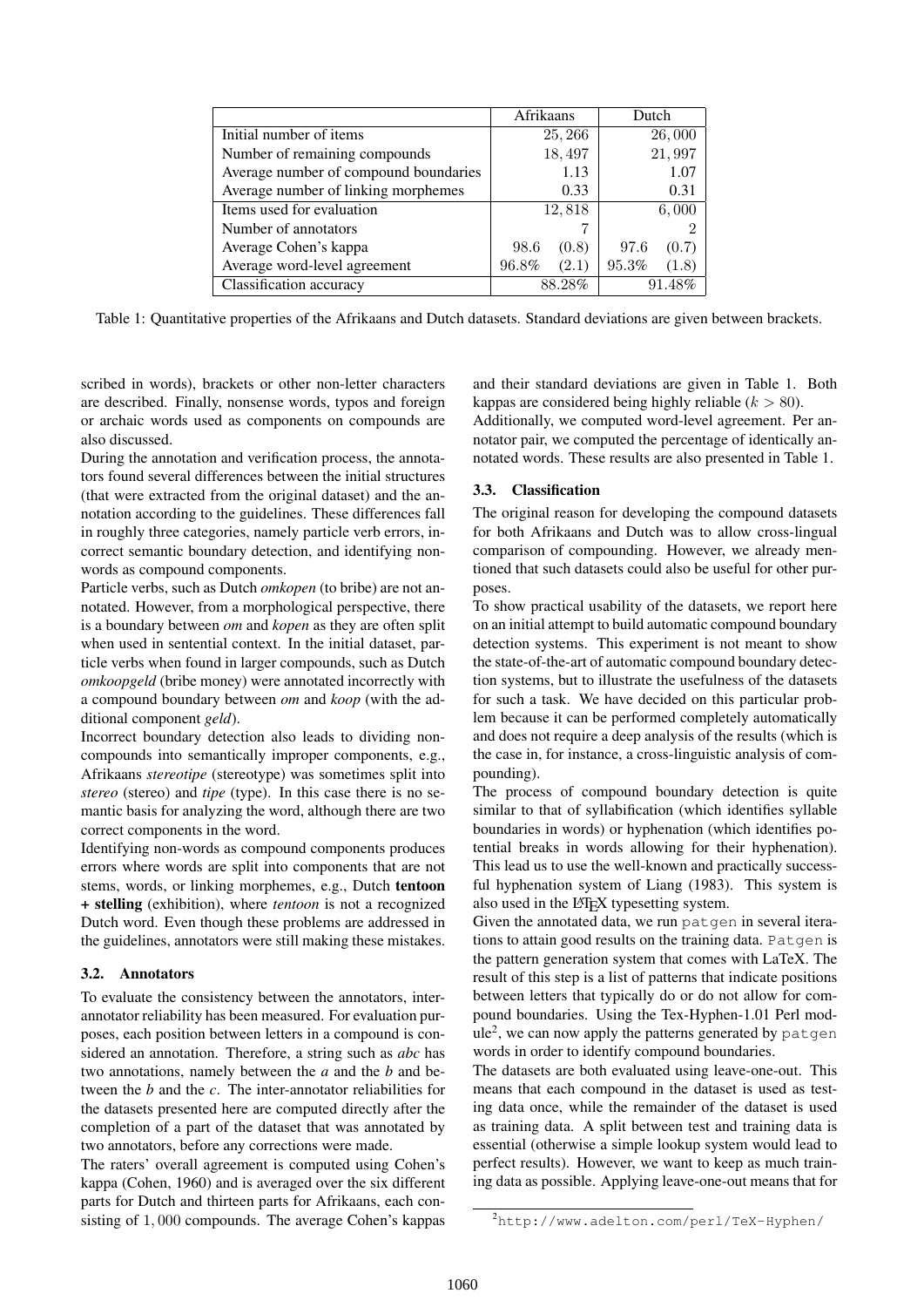Dutch 21, 997 experiments are run and 18, 496 experiments for Afrikaans. (One compound in the dataset for Afrikaans, algemene  $-$  - + Onderwys  $-$  - + en  $-$  - + Opleiding + sertifikaat is too long to be handled by patgen. We left this out of the evaluation.) The classification accuracies can be found in Table 1.

# 4. Discussion & Conclusion

To enable researchers to investigate cross-language comparisons of linguistic processes, having access to comparable data in different languages is essential. Here, we have discussed the development of datasets containing compounds and their component boundaries using the same annotation guidelines, applied to the two closely-related languages Afrikaans and Dutch.

In order to ensure a high inter-annotator reliability, annotation guidelines, that were originally developed for Afrikaans, were used as a starting point. These guidelines were modified and extended to support the annotation of Dutch compounds as well. The development of a cross-language annotation manual already provided some insights in the differences between Afrikaans and Dutch.

The evaluation of the data was performed on three levels. Firstly, during the annotation process, regular discussions with the annotators took place, which indicated difficult situation that required more extensive explanation in the guidelines as well as problematic cases that were not (yet) handled by the guidelines. Secondly, given the level of inter-annotator reliability as well as the word-level agreement for both languages, the cross-language transfer of knowledge in the guidelines was very successful. Finally, the datasets have been successfully used in an example system that automatically identifies compound boundaries.

The availability of the datasets enables a wide range of future research directions. The quality of the datasets indicate that both monolingual as well as cross-linguistic analyses of Afrikaans and Dutch from different perspectives are now possible. This research could focus on linguistic similarities and differences between the languages.

The datasets can also be used for a variety of applications. For instance, they could serve as basis for the development of (language independent) compound analysis techniques. These compound analyzers can be used in different natural language processing technologies to improve their overall performance. Additionally, these datasets allow for the development and evaluation of domain or languageadaptation approaches, in which a compound analysis tool in one domain or language benefits from data in another.

To conclude, we have described the development of datasets for Afrikaans and Dutch containing compounds and their shallow morphological structure. The evaluation shows that the annotation efforts resulted in useful language resources, which provide a good basis for compound analysis related tasks.

# 5. Acknowledgments

We would like to thank the anonymous reviewers for their useful comments. This research was funded by a joint research grant of the Nederlandse Taalunie (Dutch Language Union) and the Department of Arts and Culture (DAC) of the South African Government for a project on automatic compound processing  $(AuCoPro<sup>3</sup>)$ . The project was also supported through a grant from the South African National Research Foundation (grant number 81794). Views expressed in this publication cannot be assigned to any of the funders, but remain that of the research groups of the North-West University (South Africa), the University of Antwerp (Belgium) and Tilburg University (The Netherlands).

#### 6. References

- S. Aussems, S. Bruys, B. Goris, V. Lichtenberg, N. van Noord, R. Smetsers, and M. van Zaanen. 2013a. Automatically identifying compounds. In *Book of abstracts of the 23rd meeting of Computational Linguistics in the Netherlands*, page 10, Enschede, University of Twente.
- S. Aussems, B. Goris, V. Lichtenberg, N. van Noord, R. Smetsers, and M. van Zaanen. 2013b. Unsupervised identification of compounds. In *Proceedings of BENE-LEARN, Nijmegen*, pages 18–25.
- G. Booij. 2010. *Construction morphology*. Oxford University Press, Oxford.
- J. Cohen. 1960. A coefficient of agreement for nominal scales. *Educational and Psychological Measurement*, 20(1):37–46.
- CText. 2005. Ckarma: C5 kompositumanaliseerder vir robuuste morfologiese analise. Technical report, Centre for Text Technology, North-West University, Potchefstroom, South Africa.
- M. de Villiers. 1978. *Nederlands en Afrikaans (Dutch and Afrikaans)*. Nasou, Cape Town.
- C. Gooskens and R.V. Bezooijen. 2006. Mutual comprehensibility of written Afrikaans and Dutch: symmetrical or asymmetrical? *Literary and Linguistic Computing*, 21:543–557.
- N. Kamwangamalu. 2004. The language policy/language economics interface and mother-tongue education in post-apartheid South Africa. *Language Problems and Language Planning*, 28:131–146.
- P. Koehn and K. Knight. 2003. Empirical methods for compound splitting. In *Proceedings of the Tenth Conference on European Chapter of the Association for Computational Linguistic*, volume 1, pages 187–193.
- F.M. Liang. 1983. *Word Hy-phen-a-tion by Com-put-er*. Ph.D. thesis, Stanford University, Stanford, USA.
- R. Mesthrie. 2002. *Language and social history: Studies in South African sociolinguistics.* David Philip, Cape Town.
- T.R. Niesler, P.H. Louw, and J.C. Roux. 2005. Phonetic analysis of Afrikaans, English, Xhosa and Zulu using South African speech databases. *Southern African Linguistics and Applied Language Studies*, 23(4):459–474.
- N. Oostdijk, M. Reynaert, P. Monachesi, G. van Noord, R. Ordelman, I. Schuurman, and V. Vandeghinste. 2008. From D-Coi to SoNaR: A reference corpus for Dutch. In *Proceedings of the sixth international conference on language resources and evaluation (LREC)*, pages 1437– 1444, Marrakech, Marokko. ELRA.

<sup>3</sup>http://tinyurl.com/aucopro